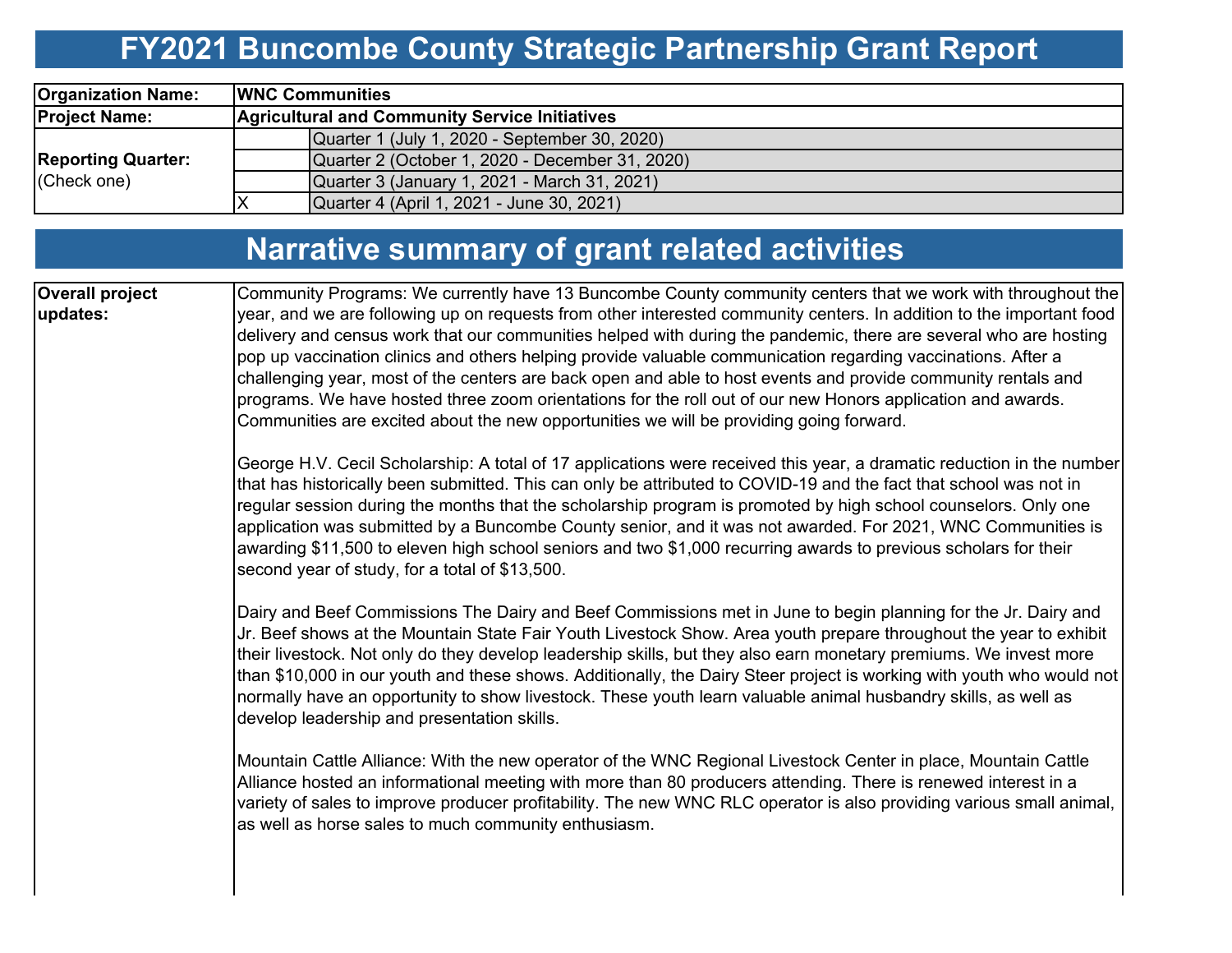|                                                    | Activities by date:<br>4/1/21— Beetle monitoring with Warren Wilson College students<br>4/22/21—Participated in virtual Biltmore Forest Earth Day/Arbor Day event by presenting a short video about the<br>town's hemlocks and how community members can help protect this natural resource, followed by an in-person Q&A<br>discussing Buncombe County's Hemlock Preservation Project and the work of HRI in the county (24 attendees)<br>4/23/21—Volunteer hemlock treatment day at Sandy Mush Game Land - Blackwell Springs East in honor of Earth<br>Day and Arbor Day (81 hemlocks treated, 3 sign-ups, 1 attendee)<br>5/6/21—Hemlock educational hike-n-bike trip on the Kitsuma Trail (4 sign-ups, 3 attendees)<br>5/14/21-Volunteer hemlock treatment day at Sandy Mush Game Land - Blackwell Springs East cont. (62 hemlocks<br>treated, 2 sign-ups, 2 attendees)<br>5/27/21—Volunteer hemlock treatment day at NC Arboretum (143 hemlocks treated, 5 sign-ups, 3 attendees)<br>6/14/21—Attended Big Ivy Community Meeting to introduce and promote upcoming demonstration event (22<br>attendees)<br>6/24/21—Hemlock educational training for Christmount Assembly summer naturalist staff<br>6/28/21—Hemlock treatment demonstration at Big Ivy Community Center (29 hemlocks treated, 24 sign-ups, 16<br>attendees)<br>6/29/21—Hemlock educational walk at Asheville Botanical Gardens (11 sign-ups, 8 attendees) |
|----------------------------------------------------|-------------------------------------------------------------------------------------------------------------------------------------------------------------------------------------------------------------------------------------------------------------------------------------------------------------------------------------------------------------------------------------------------------------------------------------------------------------------------------------------------------------------------------------------------------------------------------------------------------------------------------------------------------------------------------------------------------------------------------------------------------------------------------------------------------------------------------------------------------------------------------------------------------------------------------------------------------------------------------------------------------------------------------------------------------------------------------------------------------------------------------------------------------------------------------------------------------------------------------------------------------------------------------------------------------------------------------------------------------------------------------------------------------------------------------|
| COVID-19 impacts:                                  | As more and more people are vaccinated, a turn towards normal operations is taking place. Vaccinated staff are<br>back in the office and in-person meetings are slowly returning. Commission committee and member meetings are<br>resuming with in person gatherings and plans for the future include: return to regular operation of the annual Jr. Beef<br>Show Auction in August; return to the annual Beef Commission Steak Supper in and Happy Hollow Award<br>Presentation in November; full attendance at the 72nd WNC Honors Awards in November. Of course, we will<br>monitor the current health markers and adjust as necessary. One of the positive outcomes of the pandemic has<br>been the addition of adding a virtual option for attendance to most events and meetings. We see this as a positive<br>outcome for the future which will increase access to events and meetings and allow those who could not participate<br>due to geography/mobility, have the option to participate through other virtual means                                                                                                                                                                                                                                                                                                                                                                                              |
| <b>Activities related to</b><br>increasing equity, | The various programs launched to assist in the needs of community members due to COVID-19 allowed us to reach<br>underserved communities in Buncombe County. Also, we were recently in contact with two African-American<br>diversity and inclusion: communities in Buncombe County who found out about the Honors program through COVID related activities and<br>are interested in joining our WNC Honors Program. Director of Community and Agricultural Programs Terri Wells<br>met with members of the East End and Burton Street Communities to orient them with the program. Also, the WNC<br>AgOptions program is going to offer the 2022 grant application in Spanish, marking one of the first bilingual efforts<br>put forth by WNC Communities. With a grant from Dogwood Health Trust, we will also explore a way to offer special<br>AgOptions equity grants to farms owned by Black, indigenous and people of color.                                                                                                                                                                                                                                                                                                                                                                                                                                                                                           |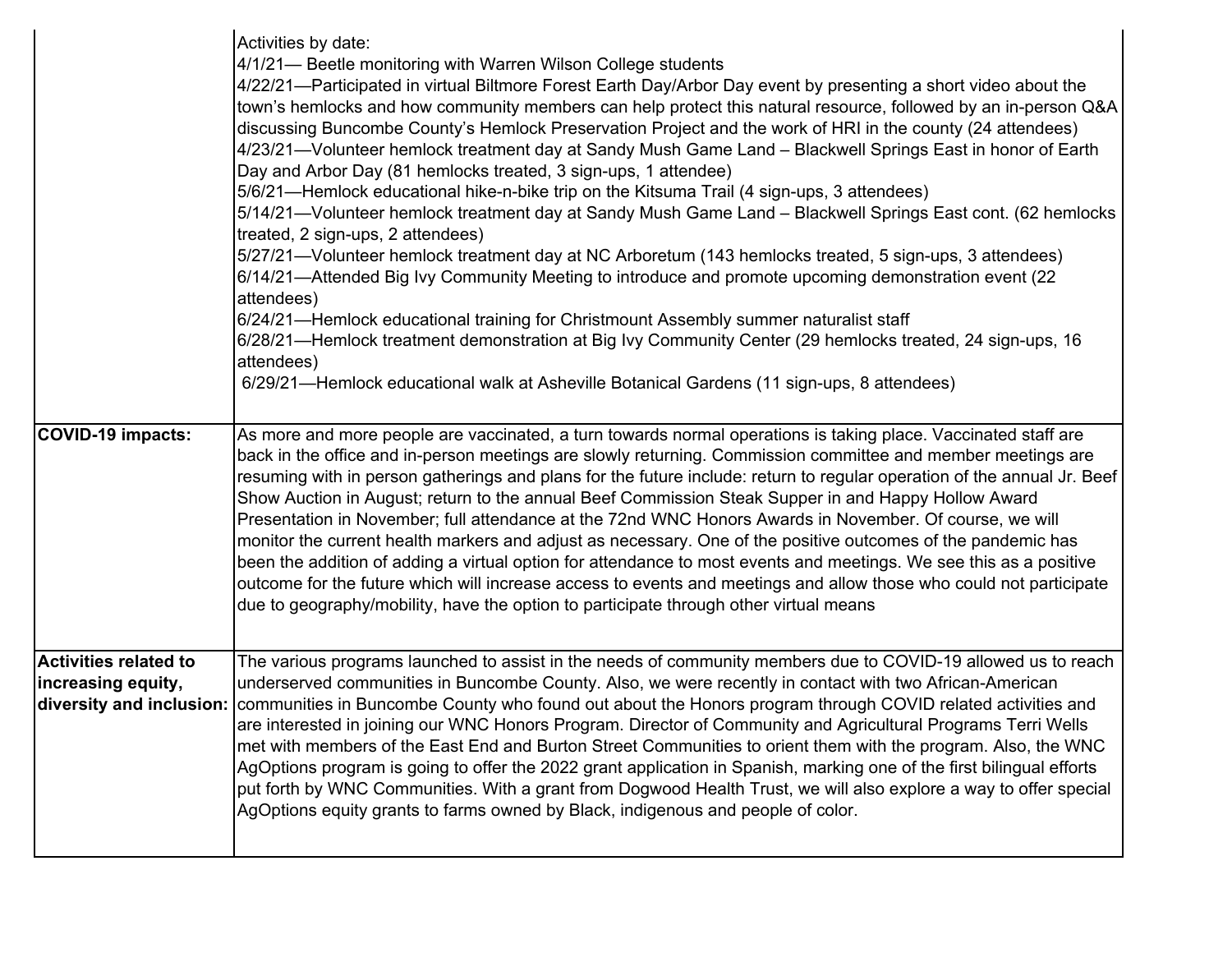| <b>Activities related to</b> | With a strong staff in place to implement new programs, WNC Communities continues to put our "opportunity ready" |
|------------------------------|------------------------------------------------------------------------------------------------------------------|
| increasing operational       | Imantra into action and serve more community members than ever. As our team expanded in January, the two new     |
| excellence:                  | positions have become an integral part of our program of work and have been provided resources that are          |
|                              | strengthening and improving current programs and allowing us to expand and increase impacts in Buncombe          |
|                              | County and the rest of WNC.                                                                                      |
|                              |                                                                                                                  |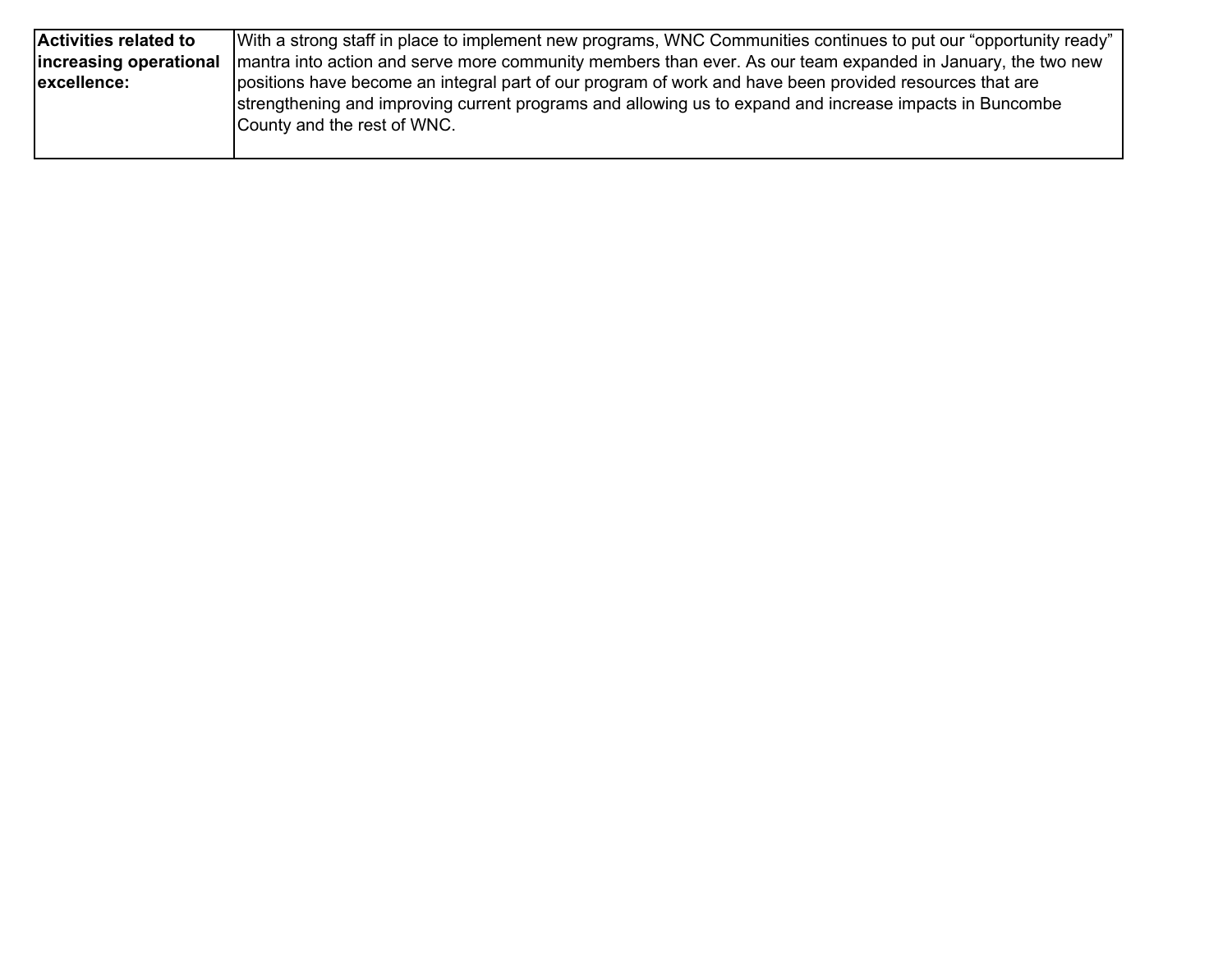### **FY2021 Buncombe County Strategic Partnership Grant Report**

| <b>Organization Name:</b>                | <b>IWNC Communities</b>                               |  |  |  |  |  |  |  |  |
|------------------------------------------|-------------------------------------------------------|--|--|--|--|--|--|--|--|
| <b>Project Name:</b>                     | <b>Agricultural and Community Service Initiatives</b> |  |  |  |  |  |  |  |  |
| <b>Reporting Quarter:</b><br>(Check one) | Quarter 1 (July 1, 2020 - September 30, 2020)         |  |  |  |  |  |  |  |  |
|                                          | Quarter 2 (October 1, 2020 - December 31, 2020)       |  |  |  |  |  |  |  |  |
|                                          | Quarter 3 (January 1, 2021 - March 31, 2021)          |  |  |  |  |  |  |  |  |
|                                          | Quarter 4 (April 1, 2021 - June 30, 2021)             |  |  |  |  |  |  |  |  |

### **Progress toward annual goals**

|                                              |                    | Please only include new data for the specific quarter |                  |                                      |              |                                          |
|----------------------------------------------|--------------------|-------------------------------------------------------|------------------|--------------------------------------|--------------|------------------------------------------|
| <b>IMeasure</b>                              | <b>Annual Goal</b> | <b>Quarter 1</b>                                      | <b>Quarter 2</b> | <b>Quarter 3</b><br><b>Quarter 4</b> |              | <b>Progress</b><br>toward Annual<br>Goal |
| # of Journey Scholarship recipients from     |                    |                                                       |                  |                                      |              |                                          |
| <b>Buncombe County</b>                       | 2                  | TBD                                                   | <b>TBD</b>       | <b>TDB</b>                           | 0            | 0                                        |
| # of WNC Honors Awards to Buncombe           |                    |                                                       |                  |                                      |              |                                          |
| <b>communities</b>                           | 11                 | 12 <sup>2</sup>                                       | n/a              | n/a                                  | n/a          | 12                                       |
| # of active members in Beef Cattle and Dairy |                    |                                                       |                  |                                      |              |                                          |
| Steer groups                                 | 220                | 100                                                   | 50               | 50                                   | 75           | 275                                      |
| Sales for Buncombe County at the WNC         |                    |                                                       |                  |                                      |              |                                          |
| Regional Livestock Center                    | ,800,000<br>S      | \$469,950.00                                          | \$408,150.00     | \$222,000.00                         | \$446,400.00 | \$1,546,500.00                           |
| # of Hemlock sites in Buncombe County        |                    |                                                       |                  |                                      |              |                                          |
| <b>Imonitored</b>                            | 10                 | 6                                                     | 17               | 13                                   |              | 37                                       |

### **Comments:**

A total of 17 Journey Scholarship applications were received this year, a dramatic reduction in the number that has historically been submitted. This can only be attributed to COVID-19 and the fact that school was not in regular session during the months that the scholarship program is promoted by high school counselors. Only one application was submitted by a Buncombe County senior, and it was not awarded.